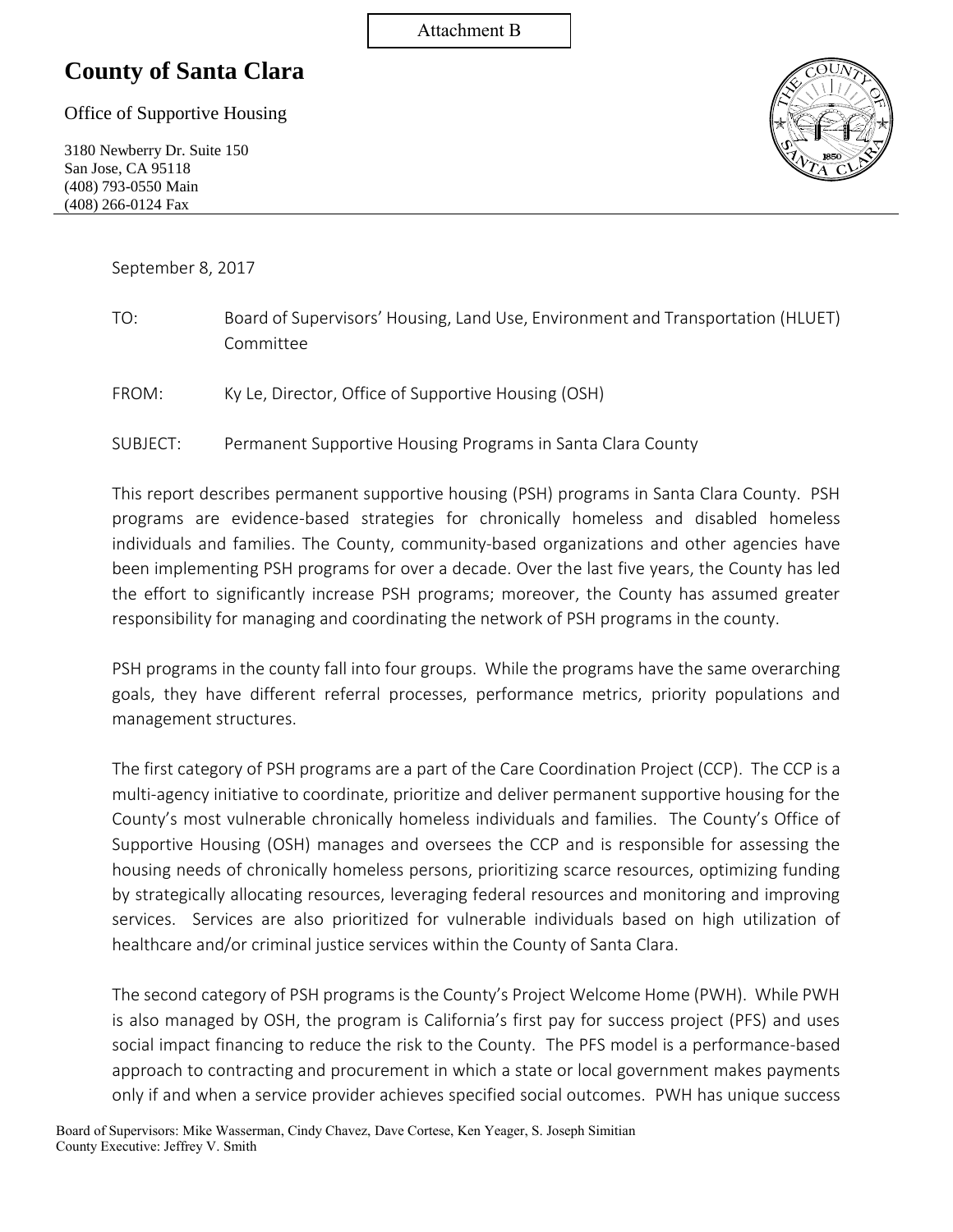metrics and is part of a rigorous evaluation using a randomized control trial. Similar, to CCP programs, PWH's is to provide more optimal care for the County's most vulnerable and high-need patients. Specifically, this project focuses on clients who have frequent visits to and/or extended stays in emergency departments, in-patient hospitals, jail and other institutional settings. Unlike the remaining two PSH program categories, the CCP and PWH programs bring together diverse funding sources and local partnerships.

The Housing and Urban Development - Veterans Affairs Supportive Housing program (HUD-VASH) is the third category of PSH programs. HUD-VASH combines Section 8 rental subsidies with case management and medical services from the local VA hospital system. While the Housing Authority administers the rental assistance, the VA Palo Alto Health Care System (VAPAHCS) manages all referrals and provides all of the services. HUD-VASH has a priority for chronically homeless veterans, but serves other homeless veterans as well.

Finally, the fourth category of PSH include other programs that were funded or implemented prior to the CCP. Some of the programs in this category have been in operation for more than 10 years. Table 1 describes the four categories, their current capacity and their current utilization. Note that over the last two years, the OSH has been working with community-based organizations to reorganize the programs and bring more PSH programs under the CCP so that the programs could share performance measures and referral processes. This work is ongoing and will result in changes between the categories over time.

| Category   | Capacity | Enrollment | Housed |
|------------|----------|------------|--------|
| CCP        | 1036     | 774        | 586    |
| <b>PWH</b> | 112      | 120        | 110    |
| HUD-VASH   | 932      | 932        | 840    |
| Other      | 1022     | 521        | TBD    |
| Total      | 3102     | 2347       | 1536   |

Table 1 – PSH Capacity, Enrollment and Housing Status as of August 31, 2017

### Exhibits

Exhibit 1 – Performance Measures for the CCP. Notably, the housing retention rate (defined as 12 consecutive months of housing) is over 86%; the CCP's housing retention goal is 80%. In the month of August, 2017, 16 chronically homeless clients were housed through the CCP. Every six months, the OSH provides a more extensive report about the CCP to the HLUET. In that report, the OSH summarizes the effect that housing has on CCP clients. Overall, PSH programs reduce chronically homeless persons' utilization of high-cost safety-net services. The semi-annual report requires OSH and other County departments to link records across County databases and tally utilization.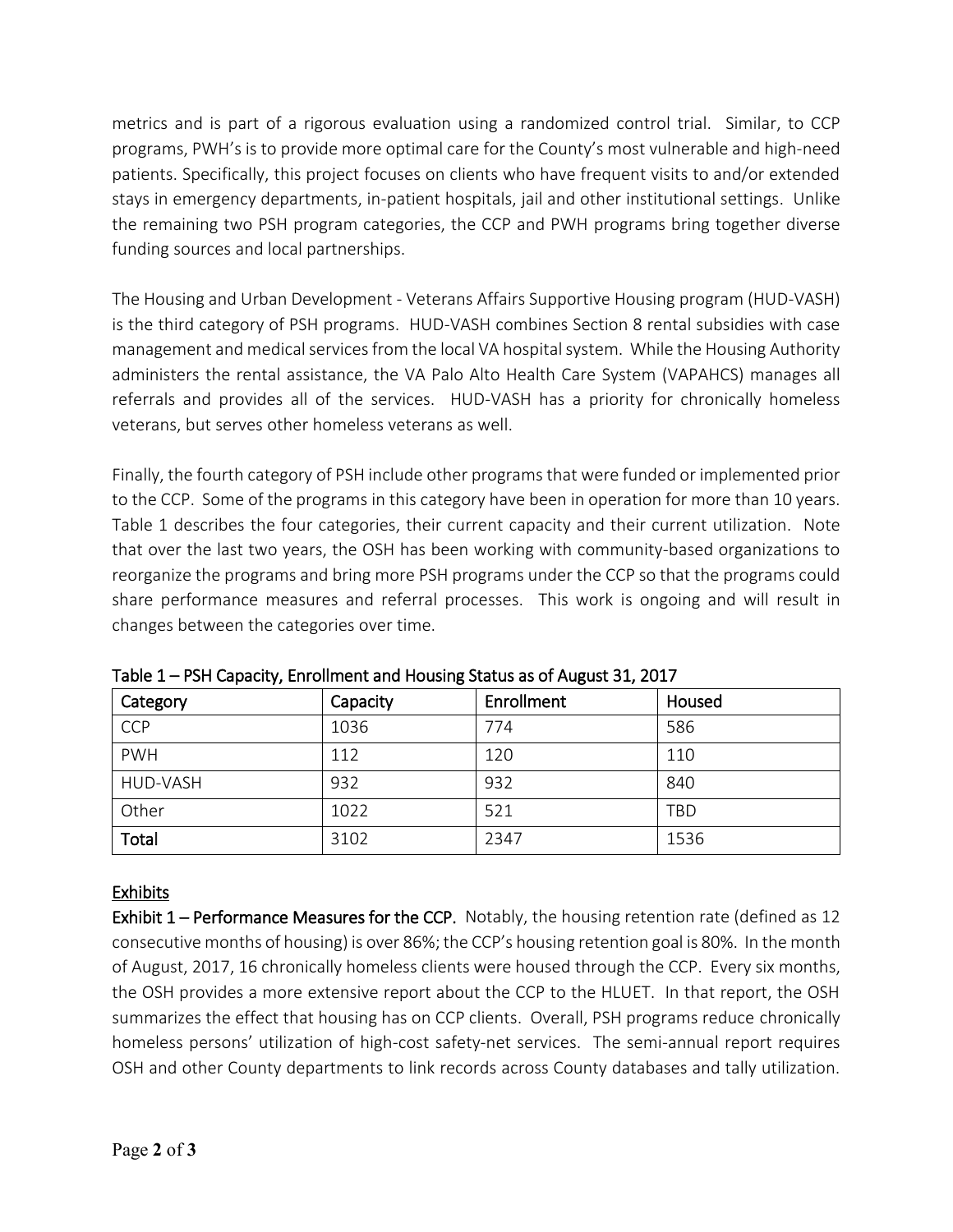Unlike the utilization reports that are prepared for PWH, the CCP utilization reports can take about a month to process. The last full report was provided in June 2017.

The County does not monitor the performance measures for HUD-VASH, but is working with VAPAHCS and the Housing Authority to develop and report on the program's performance measures. Similarly, the County is working with all of the service providers to collect and report on the performance measures for all of the PSH programs in the fourth category.

Exhibit 2 – Demographic Information for the CCP. The County is working with the other agencies to provide demographic information about the clients of HUD-VASH and other PSH programs.

Exhibit 3 – Performance Measures and Demographic Information for PWH. Program performance for PWH, including changes in service utilization, can be produced daily because the records linkage and data integration processes are automated. While the UCSF researchers must still prepare the official program evaluation, the attached reports are accurate representations of the program's progress. The OSH is working to expand PWH's management information system and analytical tools to the CCP.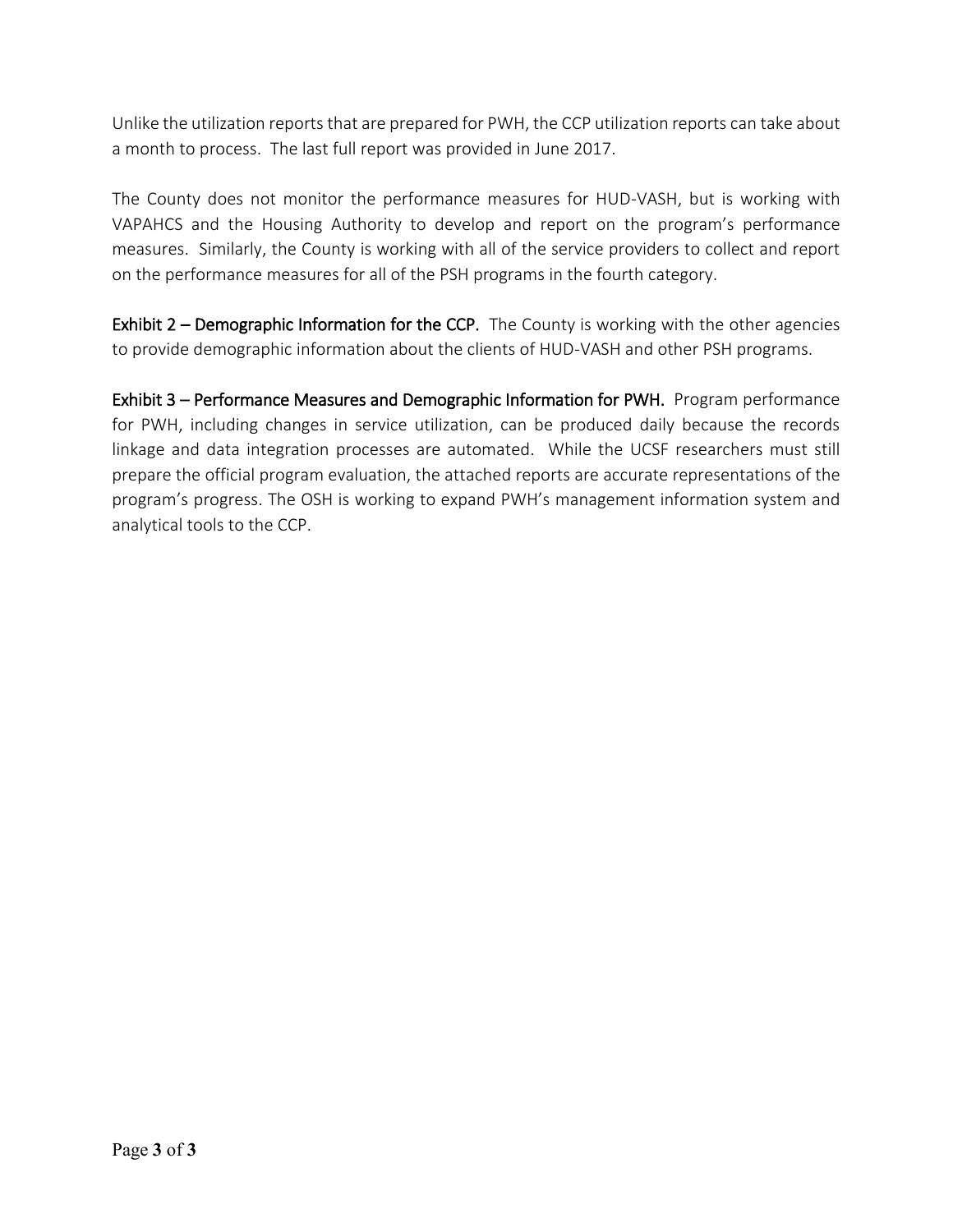#### **CCP Outcomes Report Up to August 31, 2017**

**(Households & All CCP Programs EXCEPT Casa de Novo, CCTP, and Pay for Success)**



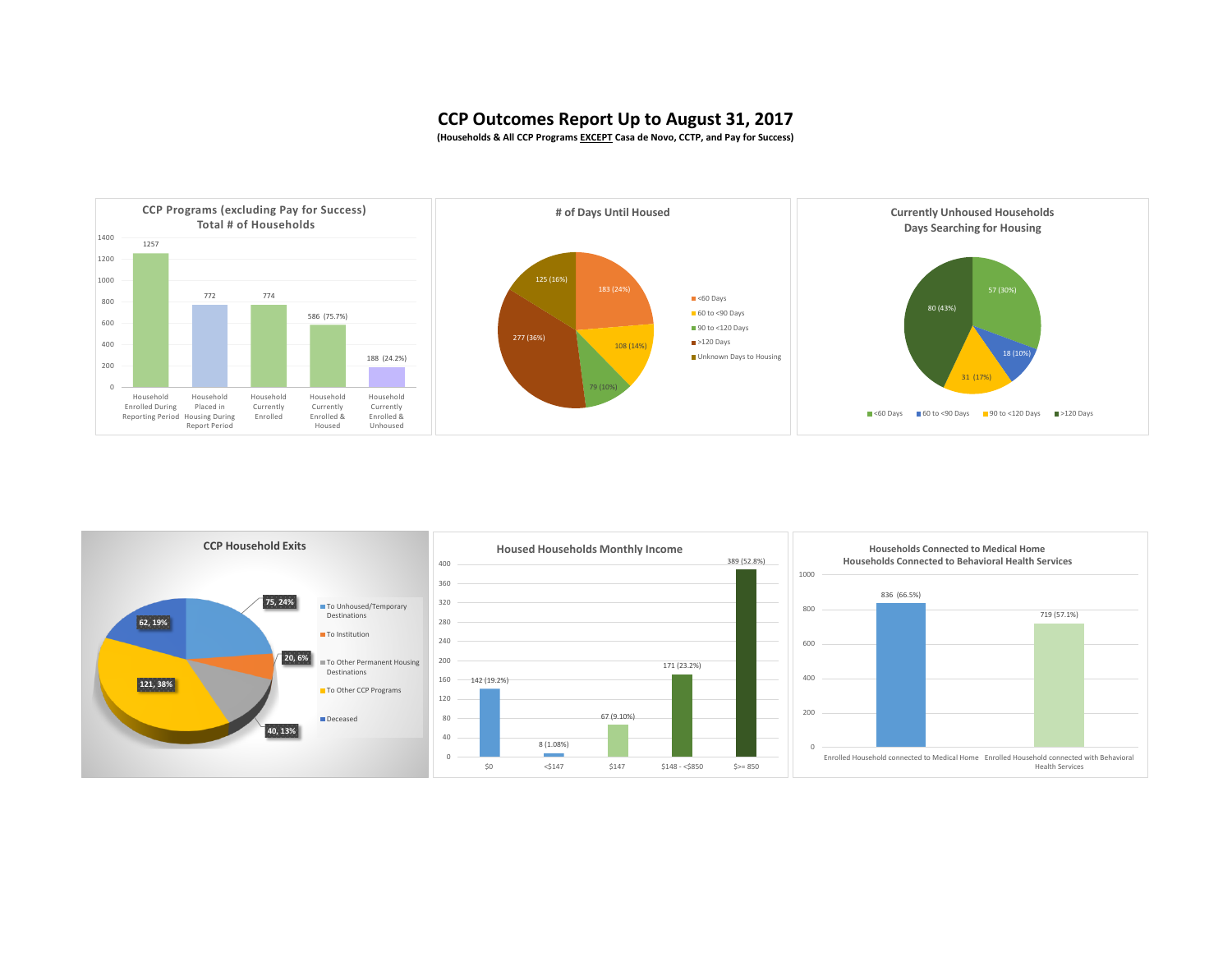## **CCP Demographics - Up to August 31, 2017**

**(Currently Enrolled CCP Households & EXCEPT Casa de Novo, CCTP, and Pay for Success)**

## **Total # of Enrolled Households: 774**



#### Female, 246 (31.8%) Male, 522 (67.4%) Transgender Male to Female, 6 (.8%)  $\Omega$ 100 200 300 400 500 600 **Enrolled Head of Households Gender**



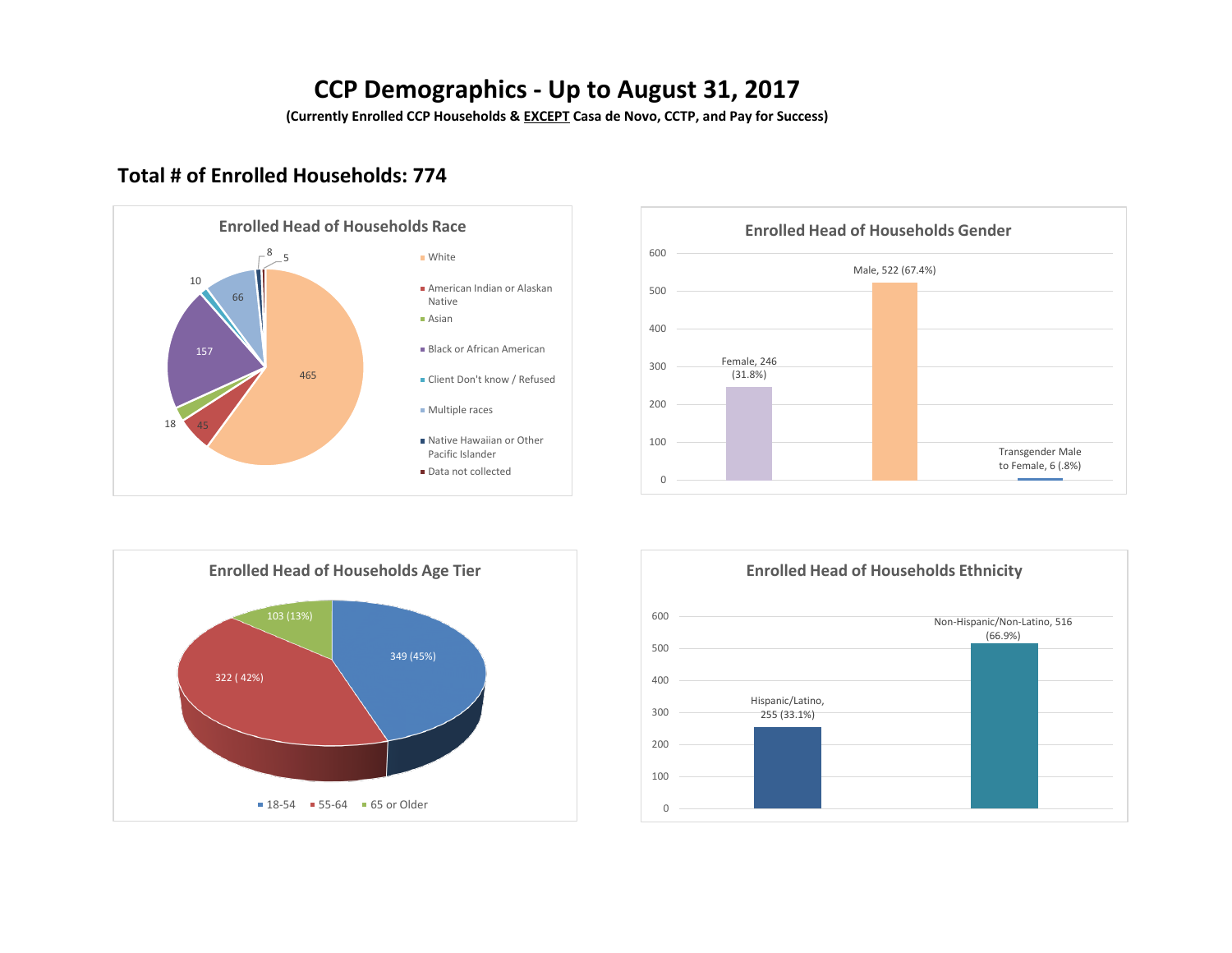

# REFERRAL AND ENROLLMENT

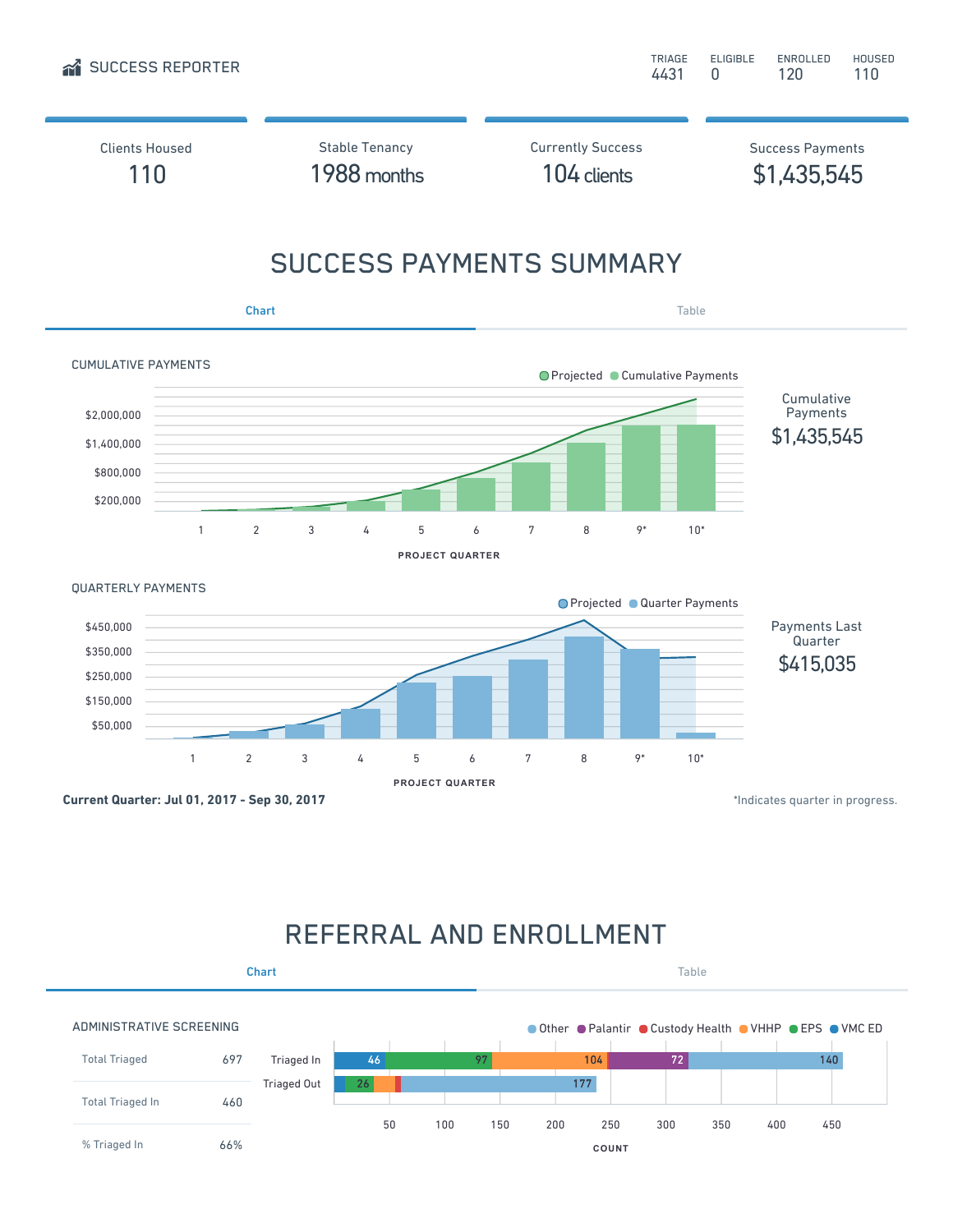#### OUTREACH/ELIGIBILITY



# HOUSING OPERATIONS BREAKDOWN

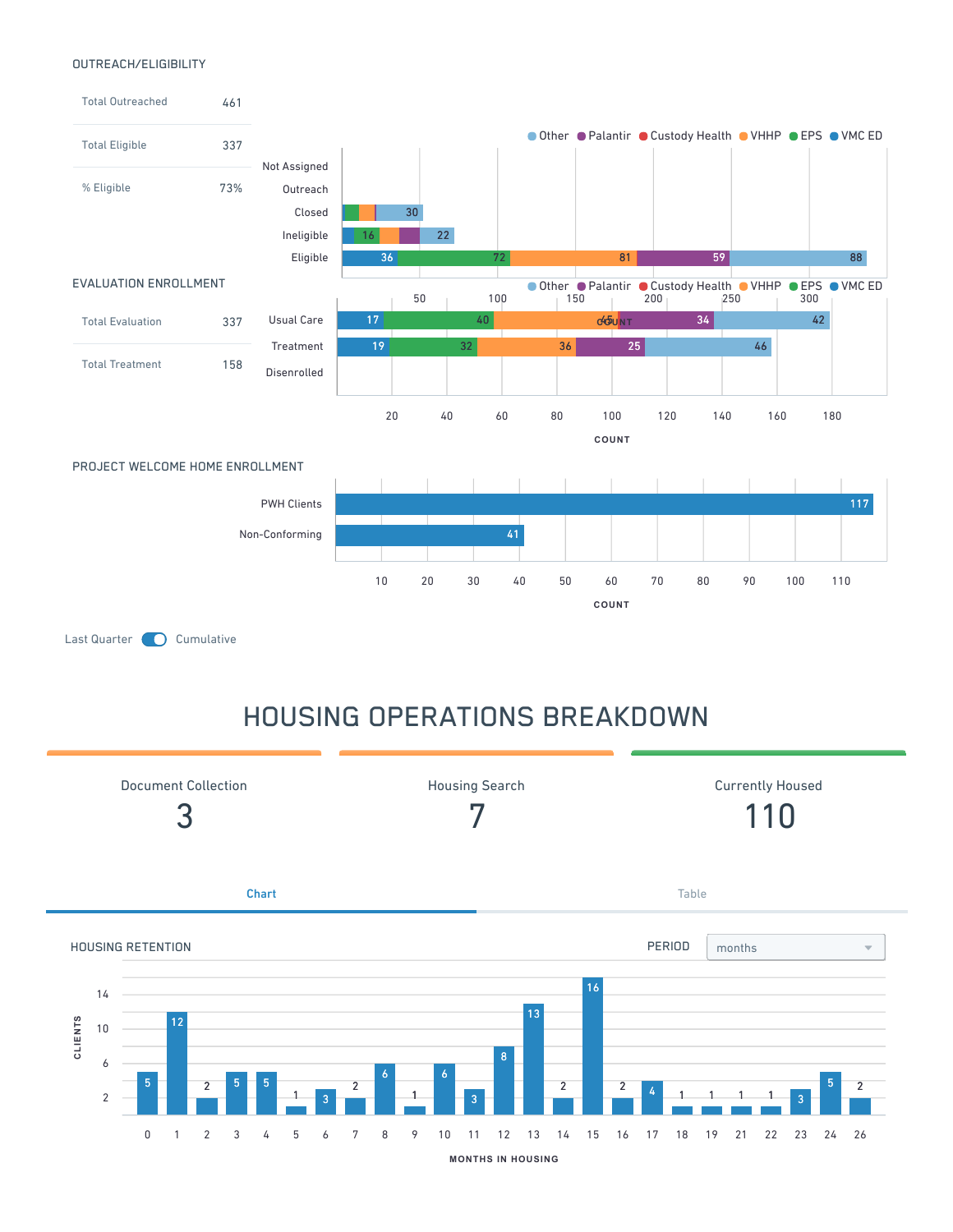#### HOUCING UNITS



## SUCCESS MEASUREMENT

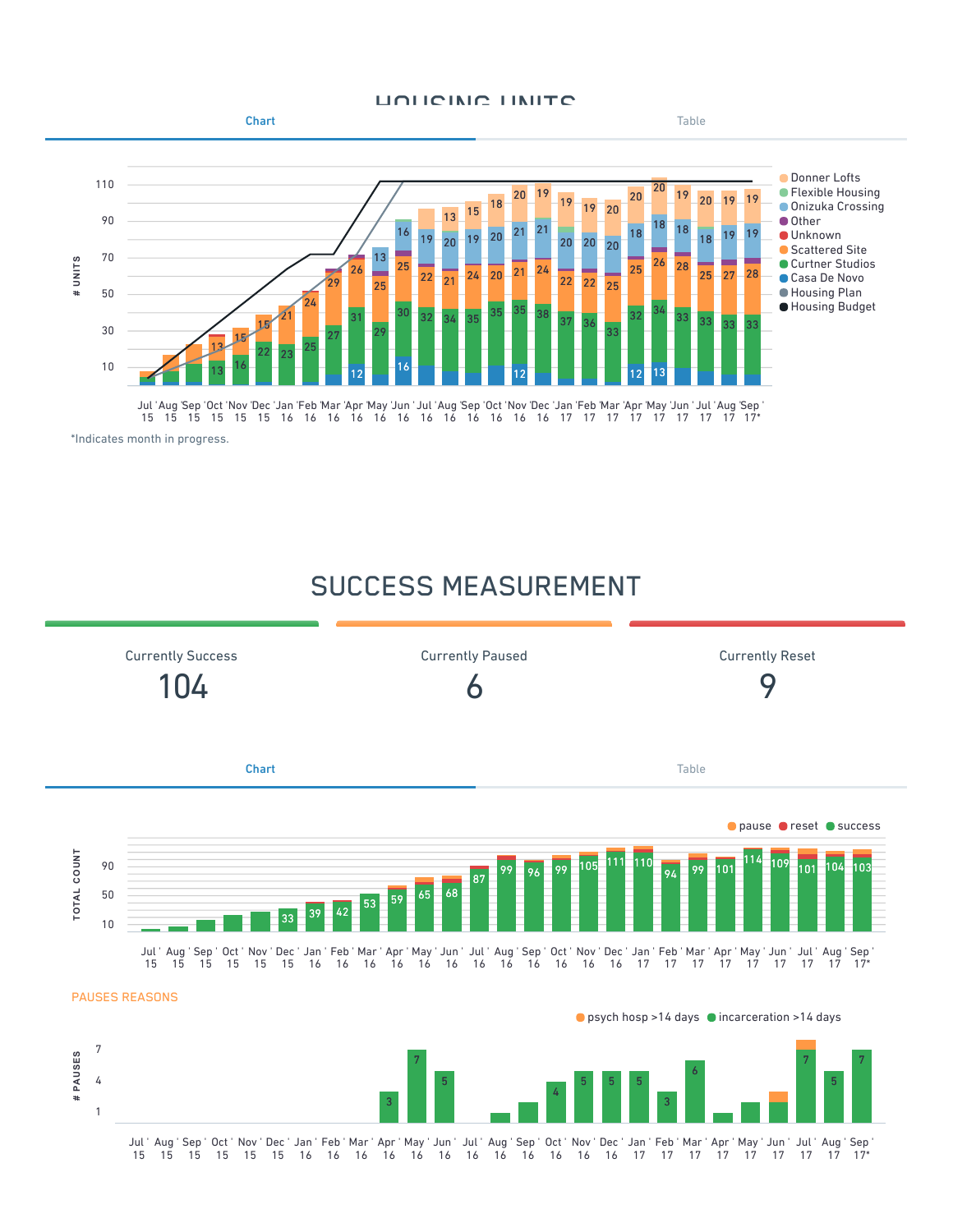

Jul ' 1951 Aug ' 19) Sep ' 1pyl Oct ' ነቌ r Nov ' yngr Dec ' ነቃክ Jan ' ဧၾ Feb ' 18r Mar ' १8e Apr '  $106$ May ' 1<sup>1</sup> Jun ' l**p**ye Jul ' ၉၂၀ Aug ' <u> </u>6r Sep ' .<br>195 Oct ' 16 Nov ' ආga Dec ' :p<sub>6</sub>a Jan ' 17 II Feb ' 17 Mar ' 17 Apr ' 99t May ' የን ( Jun ' g911 Jul ' 17 Aug ' 17 Sep ' 17\* \*Indicates month in progress. Note: Data sorted by housing month completed; for resets over multiple periods, resets are indicated at initial time of reset (not ongoing)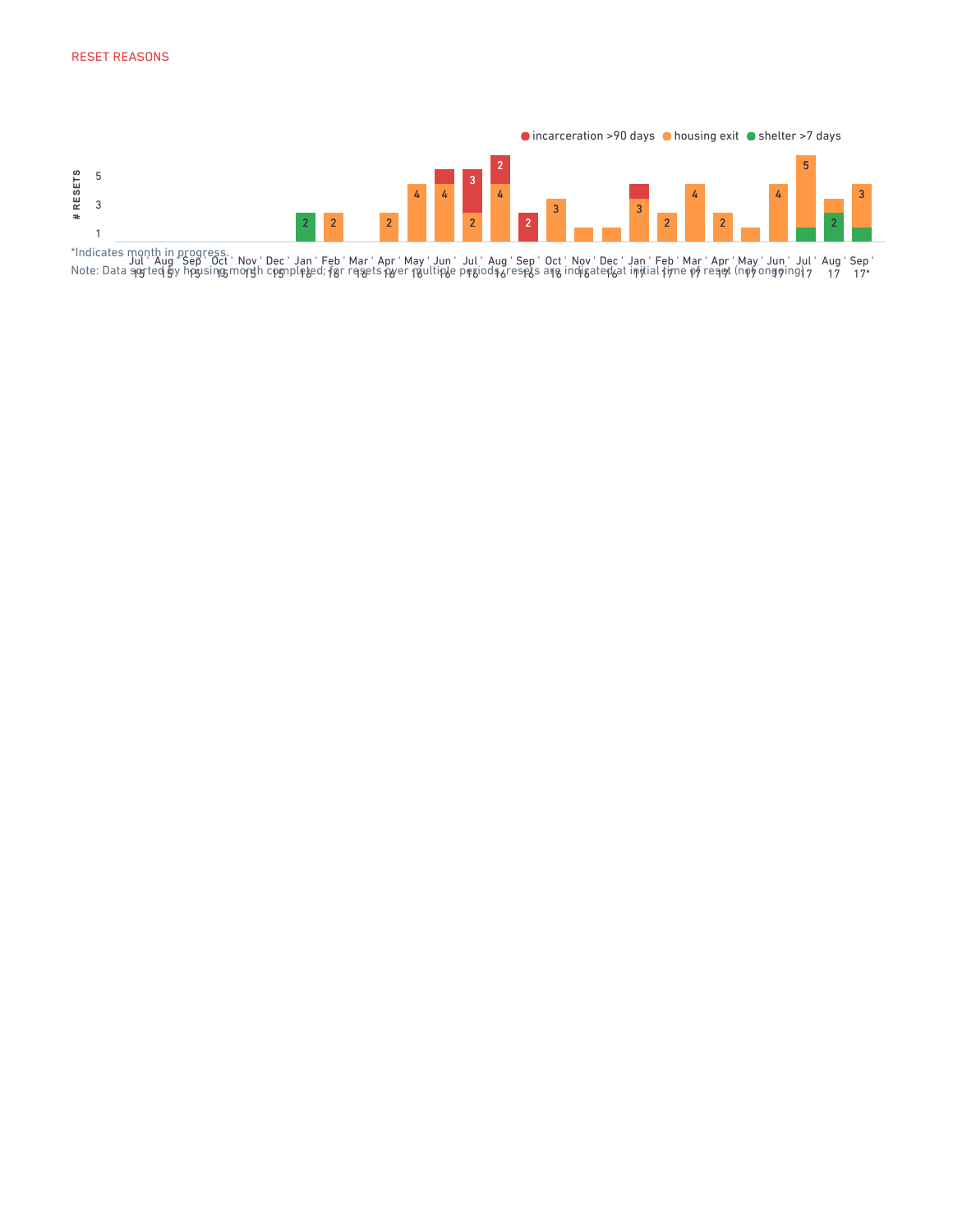

Utilization After Housing **Utilization After Housing Utilization Over Time**